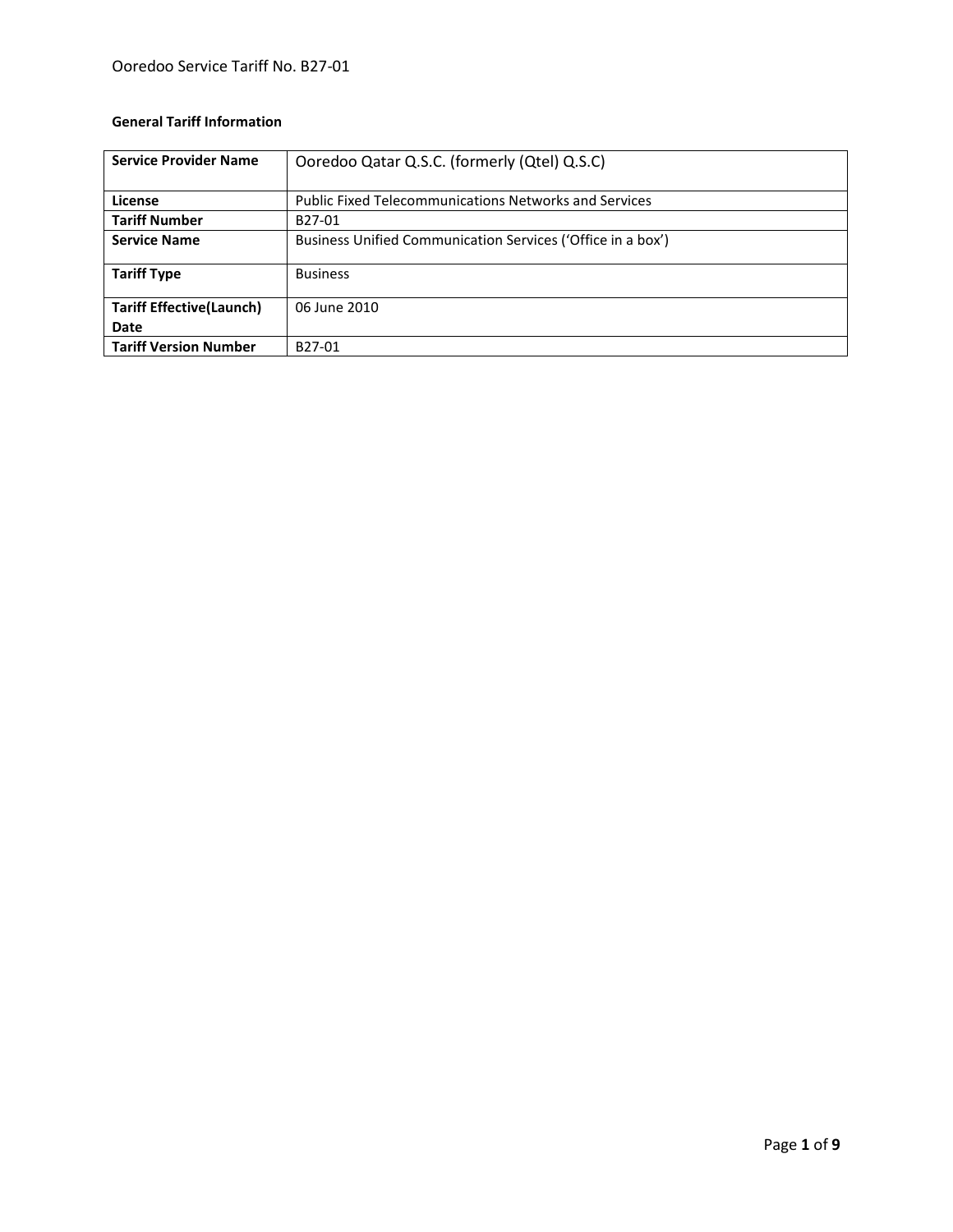### **1. Definitions**

- 1.1 Broadband means High-speed Internet access through fixed and wireless networks.
- 1.2 Ooredoo means Ooredoo Qatar Q.S.C. (formerly (Qtel) Q.S.C)
- 1.3 Service means Public Mobile Telecommunications Services, including voice calls, messaging and other services identified herein.
- 1.4 Subscriber means the person or entity that enters into an agreement with Ooredoo to receive and pay for service.
- 1.5 User means the natural person who actually uses the service.
- 1.6 Web Hosting means a website that is hosted and operated on Ooredoo computer servers which are connected to the Internet.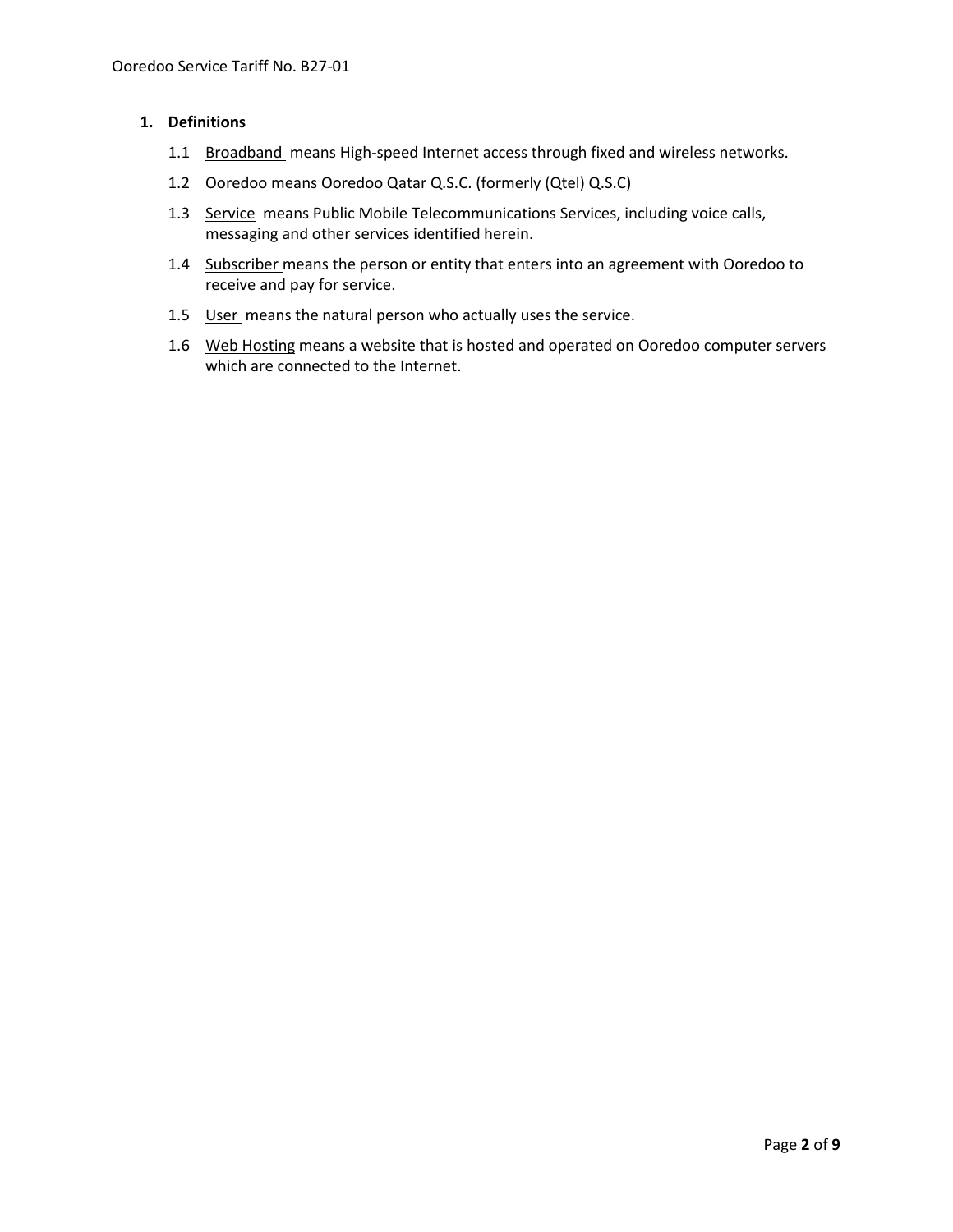#### **2. Tariff Terms and Conditions**

- **2.1.1.** This tariff is neither a special promotion nor a readjustment.
- **2.1.2.** This tariff will be effective as of the date established in this tariff and will automatically cease being effective if, subject to CRA approval, Ooredoo publishes a new tariff for this service or publishes notification on its webpage that this tariff is no longer effective.
- **2.1.3.** From time to time, and subject to CRA approval, Ooredoo may publish promotions and readjustments on its webpage or by other means. Such promotions and readjustments will automatically modify this tariff as specified by Ooredoo as of the date Ooredoo publishes such promotions or readjustments.
- **2.1.4.** This tariff contains charges and conditions applicable to the provision of Business Unified Communication Services (branded as 'Office in a Box').
- **2.1.5.** These terms and conditions are in addition to the terms and conditions specified in other tariffs and [Master Services Agreement].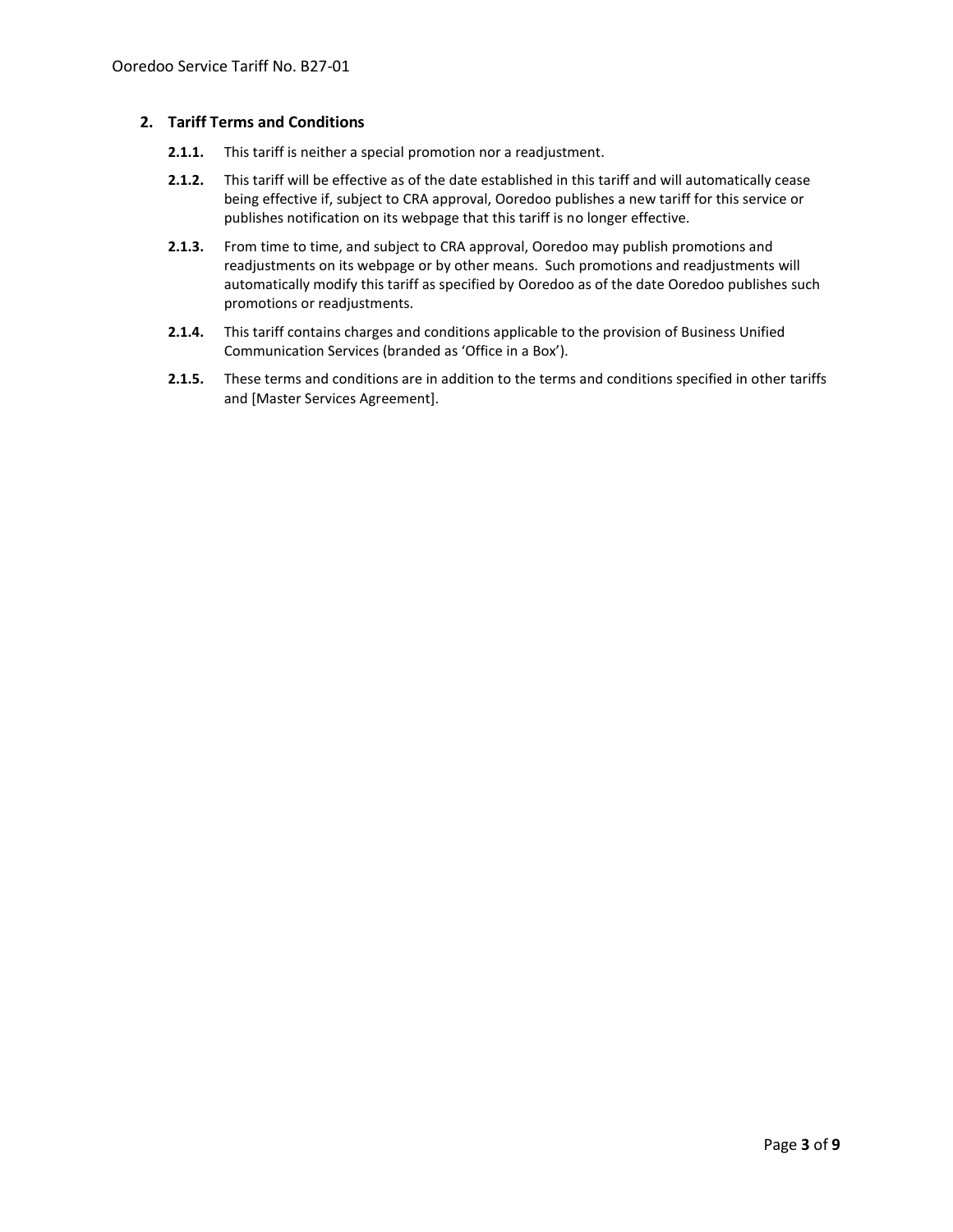### **3. Service Description**

- **3.1.1.** Office in a Box is a combined service that replaces a traditional PBX and allows the subscriber to combine traditional telephony features with enhanced services with broadband data services, rental of necessary network equipment and telephone handsets as well as hosted business applications. The service allows subscribers to combine IP solutions with IT infrastructure and applications, offering traditional telephony and value added services.
- **3.1.2. Commencement of Service:** The service shall commence from the date of activation of service.
- **3.2. Minimum Service Period:** The minimum service period is one (1) year commencing from the date of activation of service.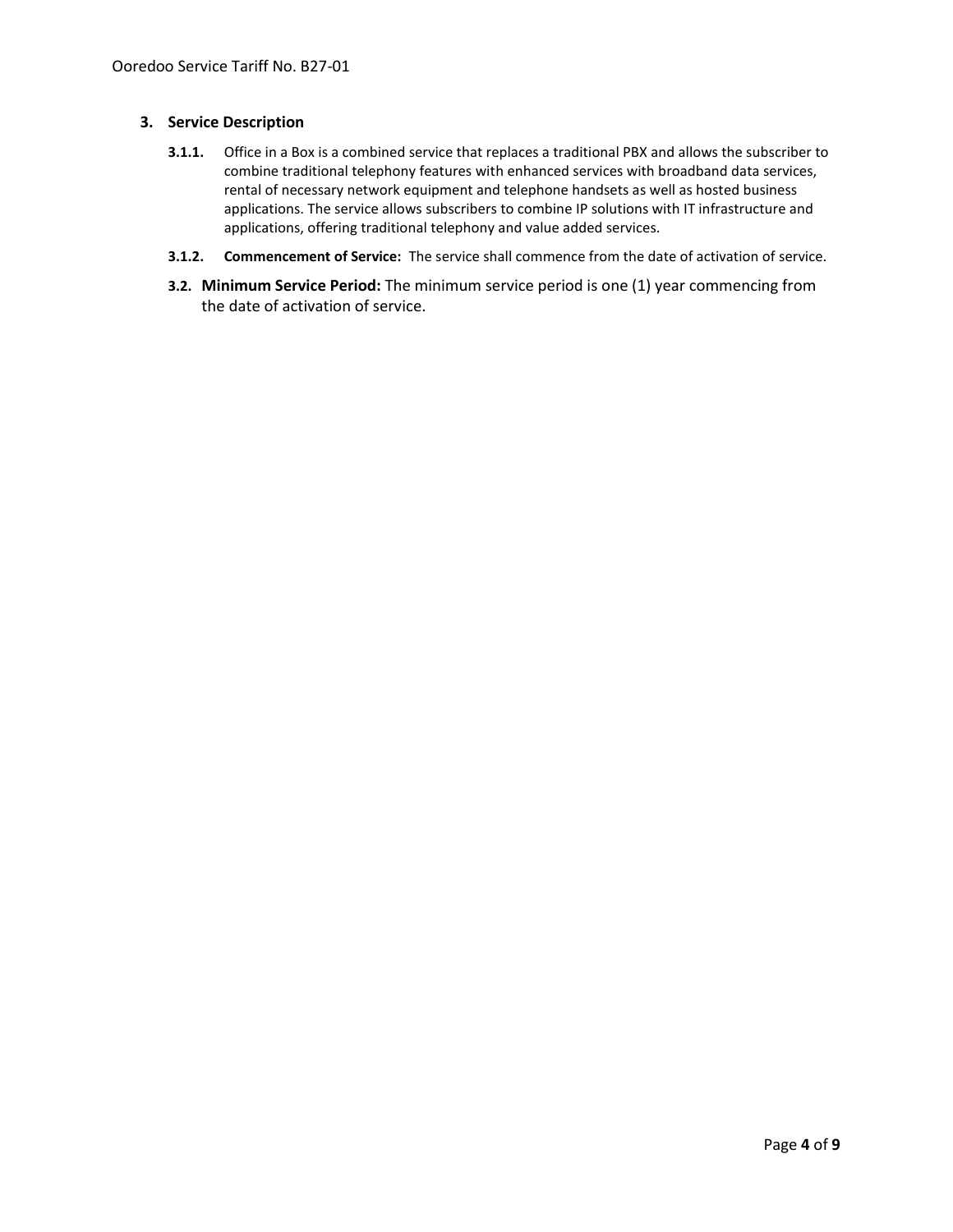### **4. Service Features and Charge Rates**

- **4.1.** The product consists of 7 distinct product elements (subject to the service variant selected by the subscriber in paragraph 4.2):
- **4.1.1. Broadband Internet Access:** A maximum of 4 Mbps Broadband access is provided.
- **4.1.2. Secondary back-up mobile broadband service:** Integrated service routers, located at the customers' premises, will be fitted with data-only SIM cards. In the event of failure of the primary link, a connection will be established to the Ooredoo mobile network to provide a secondary back-up service via mobile broadband for continuity of voice and data communications. No additional charge is incurred for this service.
- **4.1.3. Integrated Service router with Secure Firewall:** An integrated service router with a configurable firewall is provided. A Wi-Fi enabled router is provided if specified in the service variant in paragraph 4.2.
- **4.1.4. Hosted IP telephony (IPT) with minimum of 2 and a maximum of 30 IPT:** A minimum of two (2) and a maximum of Thirty (30) IPT extensions are provided, depending on the service variant chosen in paragraph 4.2. One (1) fax-enabled extension is provided.
- **4.1.5. E-mail accounts:** Email accounts will be provided.
- **4.1.6. Business Class Web Hosting with Domain name:** Web hosting capability is offered to subscribers.
- **4.1.7. Business Group mobile services:** Where specified in the service variant in paragraph 4.2, the subscriber will receive two (2) basic Business Group Service member lines (as described in Ooredoo Service Tariff B03-01- Business Mobile Services). The Business Group Service subscription charge is included in the Office in a Box charge. All other Business Group Service terms and conditions in Ooredoo Service Tariff B03-01, Business Mobile Services apply.

| <b>Service Variant</b>          | <b>Description</b>                                                            |  |  |  |  |
|---------------------------------|-------------------------------------------------------------------------------|--|--|--|--|
| <b>OFFICE IN A BOX STANDARD</b> | 2 inclusive IPT users, upgradeable up to 5 IPT users                          |  |  |  |  |
| (SOHO)(2 INCLUSIVE USERS)       | 2 x IP Telephony extensions                                                   |  |  |  |  |
|                                 | 2 x Business Group mobile subscriptions                                       |  |  |  |  |
|                                 | 2 x Business class email accounts                                             |  |  |  |  |
|                                 | 1 x Fax extension                                                             |  |  |  |  |
|                                 | 512 kbps Broadband Internet Access                                            |  |  |  |  |
|                                 | Secondary backup mobile broadband                                             |  |  |  |  |
|                                 | Web Hosting with Domain registration                                          |  |  |  |  |
| <b>OFFICE IN A BOX PREMIUM</b>  | 2 inclusive IPT users, upgradeable up to 5 IPT users                          |  |  |  |  |
| (SOHO) (2 INCLUSIVE USERS)      | 2 x IP Telephony extensions                                                   |  |  |  |  |
|                                 | 2 x Business class email accounts                                             |  |  |  |  |
|                                 | 2 x Business Group mobile subscriptions                                       |  |  |  |  |
|                                 | 1 x Fax extension                                                             |  |  |  |  |
|                                 | 1.5 Mbps Broadband Internet Access                                            |  |  |  |  |
|                                 | Secondary backup mobile broadband                                             |  |  |  |  |
|                                 | Wi-Fi Connectivity (Customer Premises Equipment with integrated access point) |  |  |  |  |
|                                 | Web Hosting with Domain registration                                          |  |  |  |  |
| OFFICE IN A BOX STANDARD (5     | 5 inclusive IPT users, upgradeable up to 30 IPT users                         |  |  |  |  |
| INCLUSIVE USERS)                | 5 Basic IP Telephony extensions                                               |  |  |  |  |

**4.1.8.** A subscriber may subscribe to one of the Office in a Box service variants below: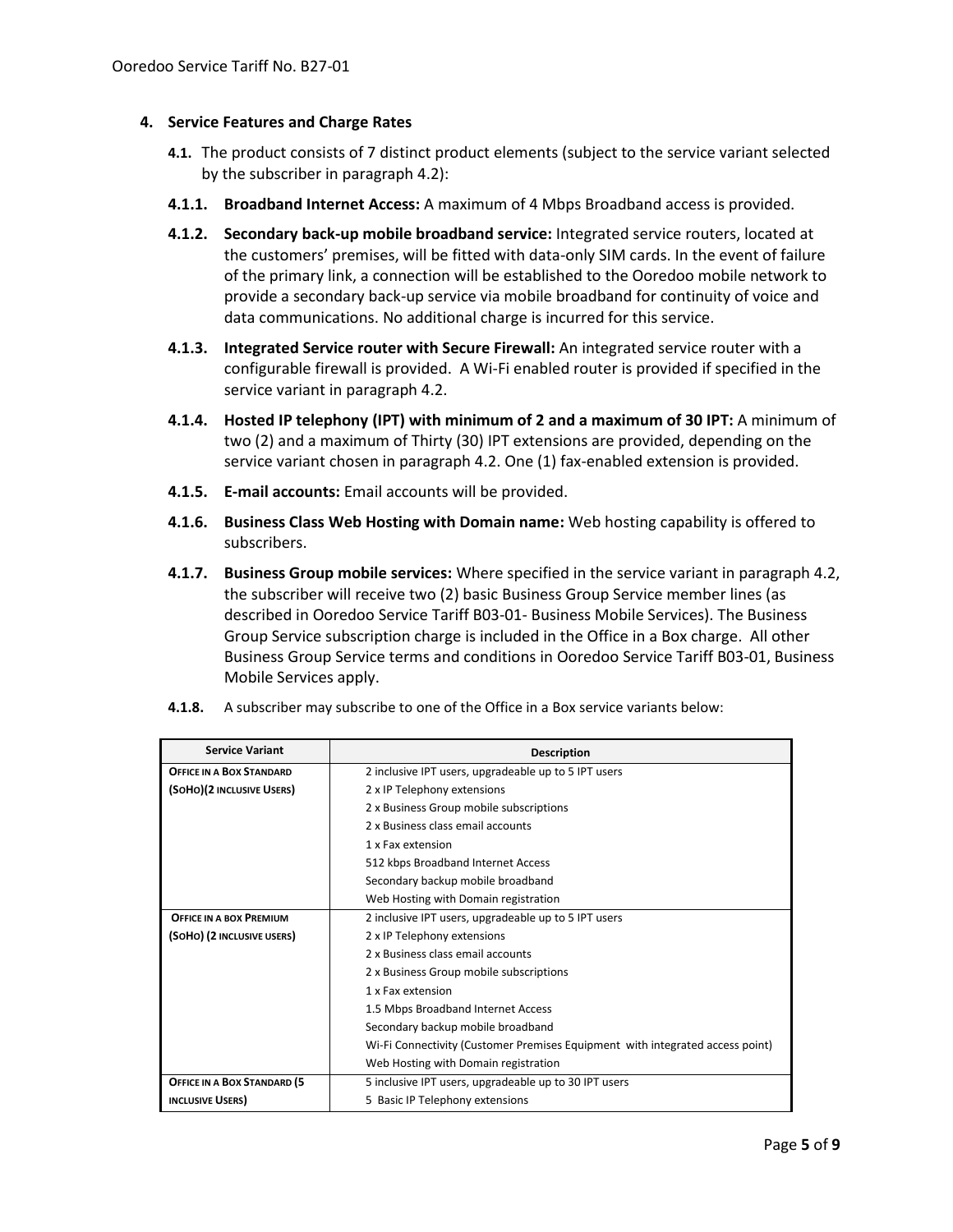|                            | 5 x Business class email accounts                     |  |  |
|----------------------------|-------------------------------------------------------|--|--|
|                            | 1 x Fax extension                                     |  |  |
|                            | 1Mb Broadband Internet Access                         |  |  |
|                            | Secondary backup mobile broadband                     |  |  |
|                            | Web Hosting with Domain registration                  |  |  |
| OFFICE IN A BOX PREMIUM (5 | 5 inclusive IPT users, upgradeable up to 30 IPT users |  |  |
| <b>INCLUSIVE USERS</b> )   | 5 IP Telephony extensions                             |  |  |
|                            | 5 x Business class email accounts                     |  |  |
|                            | 1 x Fax extension                                     |  |  |
|                            | 2Mb Broadband Internet Access                         |  |  |
|                            | Secondary backup mobile broadband                     |  |  |
|                            | Wi-Fi Connectivity (CPE with integrated access point) |  |  |
|                            | Web Hosting with Domain registration                  |  |  |

# **4.1.9.** Office in a Box charge rates;

# **4.1.10.** The following charge rates apply;

| <b>Basic Office in a Box</b>                        |                                                |                          |                                                 |  |  |  |
|-----------------------------------------------------|------------------------------------------------|--------------------------|-------------------------------------------------|--|--|--|
|                                                     |                                                |                          |                                                 |  |  |  |
| <b>Service Platform</b>                             |                                                | <b>Monthly recurring</b> | Setup charge (QAR)                              |  |  |  |
|                                                     |                                                | Charge (QAR)             |                                                 |  |  |  |
| Office in a Box Standard (5 inclusive Users)        |                                                | 1,400                    | 1,000                                           |  |  |  |
|                                                     |                                                |                          |                                                 |  |  |  |
| Office in a box Premium (5 inclusive users)         |                                                | 1,800                    | 1.000                                           |  |  |  |
|                                                     |                                                |                          |                                                 |  |  |  |
| <b>Additional IPT User</b>                          |                                                |                          |                                                 |  |  |  |
|                                                     | IPT User for Office in a box standard per user |                          | No charge                                       |  |  |  |
|                                                     | IPT User for Office in a box Premium per user  |                          | No charge                                       |  |  |  |
| <b>Broadband Upgrades</b>                           |                                                |                          |                                                 |  |  |  |
| Office in a Box Standard                            | <b>Upgrade to 2MB</b>                          | 300                      | No charge                                       |  |  |  |
|                                                     | Upgrade to 4MB                                 | 700                      | No charge                                       |  |  |  |
| <b>Office in a Box Premium</b>                      | Upgrade to 4MB                                 | 400                      | No charge                                       |  |  |  |
| <b>Upgrade of IP Telephone Handset</b>              |                                                |                          |                                                 |  |  |  |
| <b>Office in a Box Standard</b>                     | <b>IPT Handset</b>                             | 20                       | No charge                                       |  |  |  |
|                                                     | color screen IPT Handset                       | 40                       | No charge                                       |  |  |  |
| Office in a Box Premium                             | color screen IPT Handset                       | 20                       | No charge                                       |  |  |  |
|                                                     | <b>Wireless IPT Handset</b>                    | 40                       | No charge                                       |  |  |  |
| <b>Optional Power over Ethernet Switch</b>          |                                                |                          |                                                 |  |  |  |
| 24 ports PoE Switch                                 |                                                | 50                       | No charge                                       |  |  |  |
| 48 ports PoE Switch                                 |                                                | 90                       | No charge                                       |  |  |  |
| Office in a Box (SoHo)                              |                                                |                          |                                                 |  |  |  |
| <b>Service Platform</b>                             |                                                | <b>Monthly recurring</b> | Setup charge (QAR)                              |  |  |  |
|                                                     |                                                | Charge (QAR)             |                                                 |  |  |  |
| Office in a Box Standard (SoHo) (2 inclusive Users) |                                                | 750                      | 500                                             |  |  |  |
|                                                     |                                                |                          |                                                 |  |  |  |
| Office in a box Premium (SoHo) (2 inclusive users)  |                                                | 1.000                    | 500                                             |  |  |  |
|                                                     |                                                |                          |                                                 |  |  |  |
| <b>Additional User</b>                              |                                                |                          |                                                 |  |  |  |
| <b>Additional IPT User</b>                          |                                                | 80                       | No charge                                       |  |  |  |
| Additional Business Group subscription per user     |                                                |                          | As per Business Group Services Business Mobile  |  |  |  |
|                                                     |                                                |                          | Services tariff (Ooredoo Service Tariff B03-01) |  |  |  |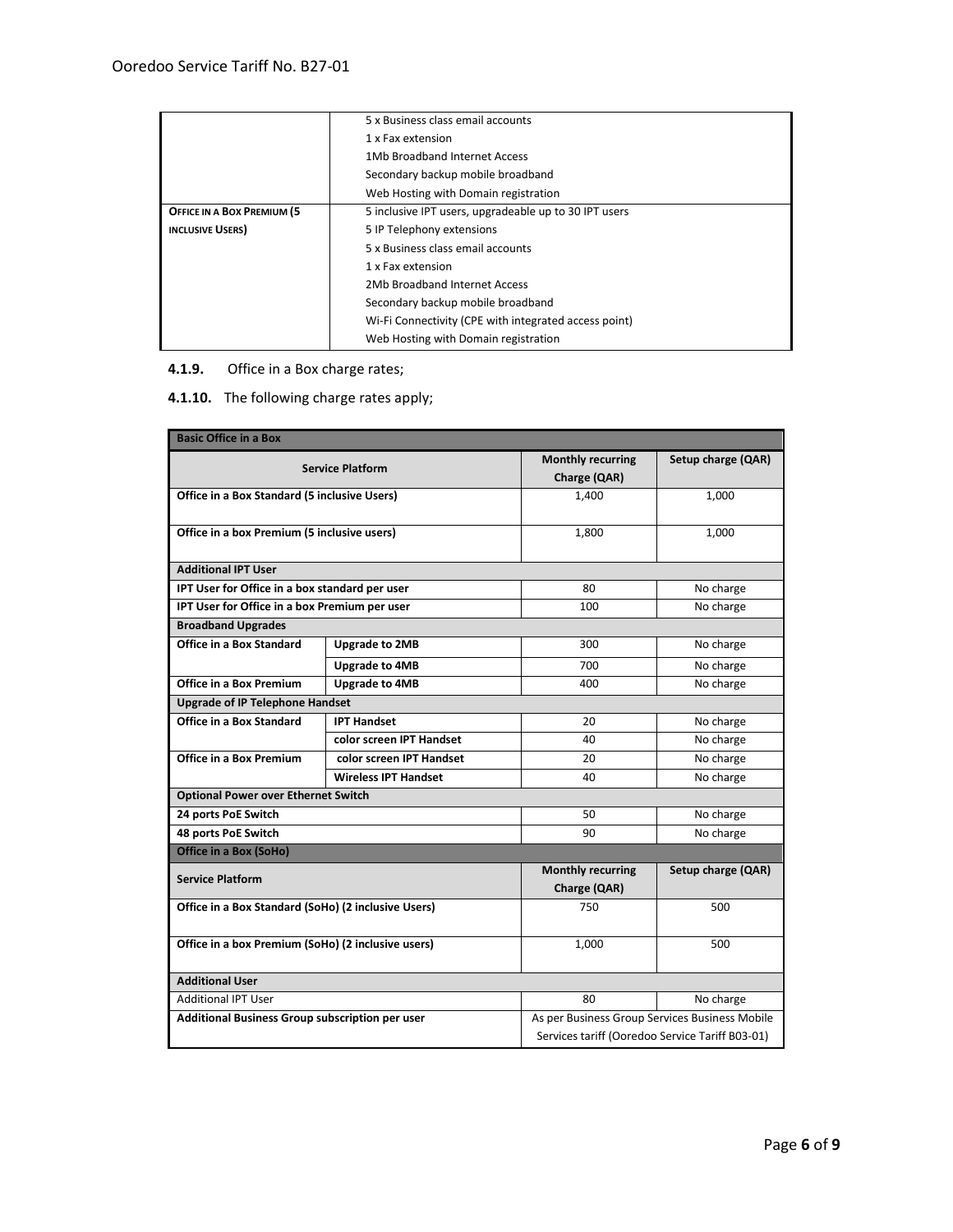- **4.1.11. Discounts:** Subject to paragraph 6.2, a subscriber who enters into a two year agreement shall receive a 50% discount on the setup charge. A subscriber who enters into a three year agreement shall receive a 100% discount on the setup charge.
- **4.1.12.** Usage charges: All voice calls and messages generated directly from the Office in a Box platform using the fixed handset will be charged at the corresponding Business Landline Services tariff charge rates (as documented in Ooredoo Service Tariff B01-01). All voices calls generated via a mobile handset, from a Business Group Mobile subscription (provided in some variants) will be charged at the corresponding Business Mobile Services tariff charge rates (as documented in Ooredoo Service Tariff B03-01)
- **4.1.13.** Other charges: Ooredoo may charge a flat fee of QAR180 for call-out visits by Ooredoo technicians which transpire to relate to faults or other configuration irregularities occurring beyond the modem or router.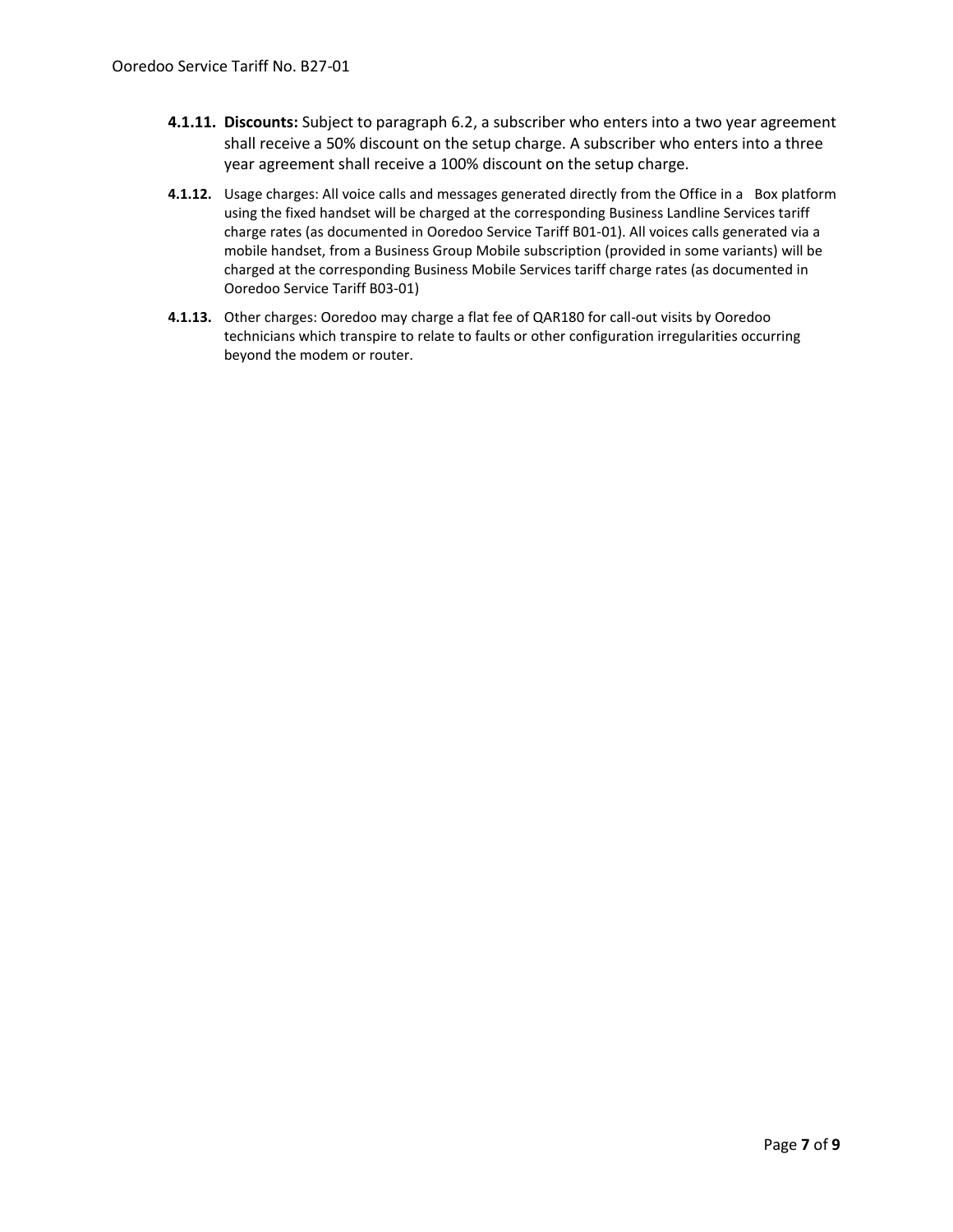#### **5. Service Provider obligations**

- **5.1.1.** Commencement of Service: Ooredoo shall provide the services to the customer as soon as reasonably possible, upon completion of site survey and confirmation of feasibility from Ooredoo engineering staff. Ooredoo will provide the customer with the estimated timeframe for service delivery, upon completion of the site survey.
- **5.1.2.** Responsibility for service: Ooredoo is responsible for service only up to the router or modem and shall not be responsible for any quality of service, continuity of service or other matters impacted by subscriber cabling, equipment or other facilities beyond this point.
- **5.1.3.** Service availability and limits:
	- **5.1.4.** Certain factors, such as network changes, traffic volume, transmission limits, service outages, technical limitations, signal strength, customer device, terrain, structures, weather, or other conditions that may arise from time to time, may interfere with actual service quality and availability.
- **5.1.5.** Broadband may not be available in the subscriber's area, their specific location or may not be compatible with their specific landline connection. In order to verify that Ooredoo can provide this service, Ooredoo will need to verify the following:
- **5.1.6.** That the subscriber's landline is in an area where they can receive broadband services; and
- **5.1.7.** That the technical characteristics of the subscriber's landline can support broadband services, which may require the performance of a landline test.
- **5.1.8.** Ooredoo is responsible for servicing and providing technical maintenance of the service. Ooredoo will not provide any maintenance of additional subscriber equipment, apart from CPE provided by Ooredoo at service installation or connection.
- **5.1.9.** Ooredoo may, if necessary to protect the network system, suspend, terminate or downgrade a particular broadband service.